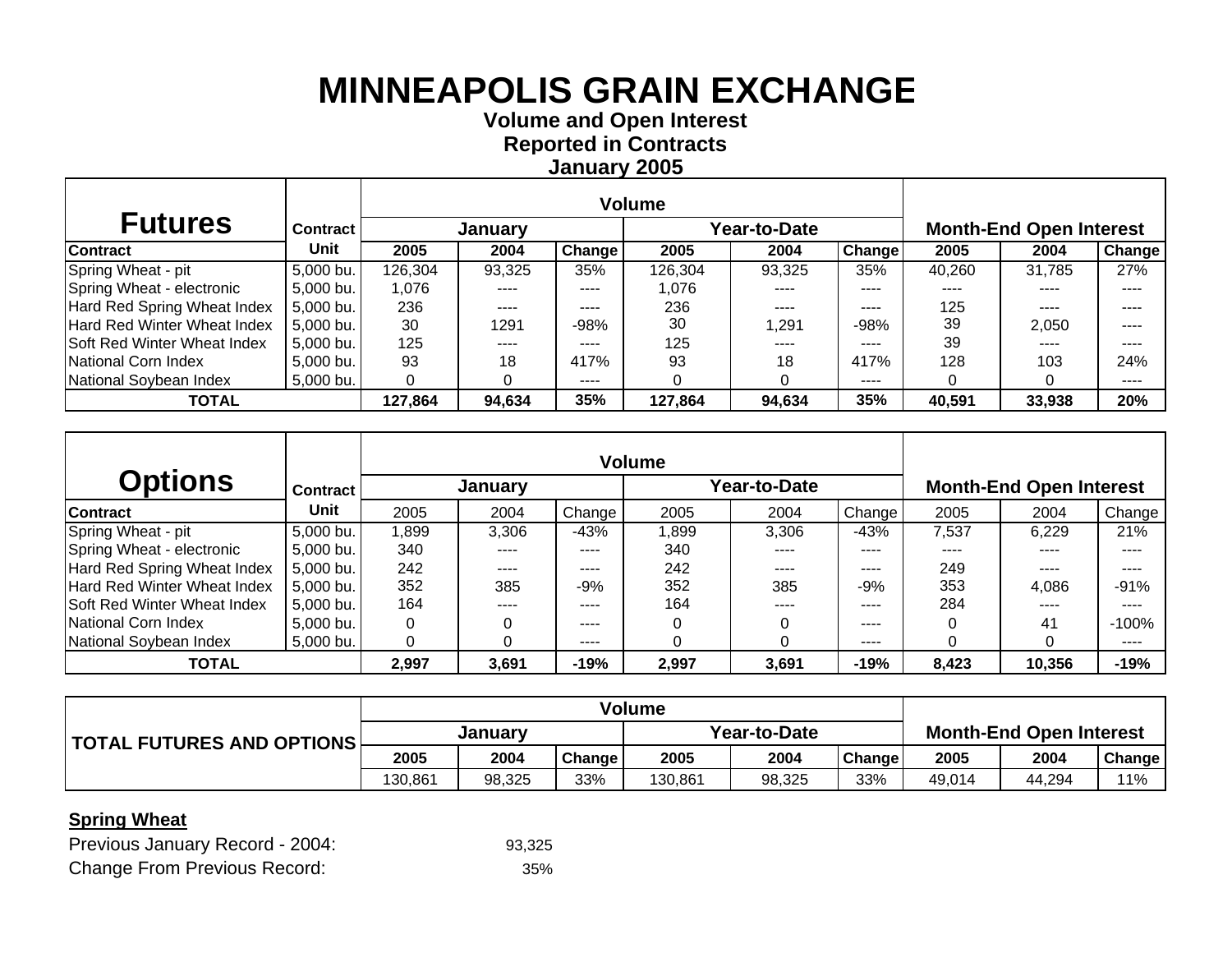**Volume and O pen Interest Re ported in Contracts Februar y 2005**

| <b>Futures</b>              | <b>Contract</b> I |         | <b>February</b> |               |         | Year-to-Date |        |        | <b>Month-End Open Interest</b> |               |
|-----------------------------|-------------------|---------|-----------------|---------------|---------|--------------|--------|--------|--------------------------------|---------------|
| <b>Contract</b>             | Unit              | 2005    | 2004            | <b>Change</b> | 2005    | 2004         | Change | 2005   | 2004                           | <b>Change</b> |
| Spring Wheat - pit          | 5,000 bu.         | 171,494 | 156,802         | 9%            | 297,798 | 250,127      | 19%    | 34,979 | 39,178                         | $-11%$        |
| Spring Wheat - electronic   | $5,000$ bu.       | 1,571   | ----            | $---$         | 2,647   | ----         | ----   |        |                                | ----          |
| Hard Red Spring Wheat Index | 5,000 bu.         | 281     | ----            | $---$         | 517     | $---$        | ----   | 179    | ----                           |               |
| Hard Red Winter Wheat Index | $5,000$ bu.       |         | 1,005           | -100%         | 31      | 2.296        | $-99%$ | 26     | 2,062                          | $-99%$        |
| Soft Red Winter Wheat Index | $5,000$ bu.       | 39      | ----            | ----          | 164     | $---$        | ----   | 15     | ----                           | ----          |
| National Corn Index         | 5,000 bu.         | 44      |                 | $- - - -$     | 137     | 18           | 661%   | 93     | 75                             | 24%           |
| National Soybean Index      | 5,000 bu.         |         |                 | ----          |         |              | ----   |        |                                | ----          |
| <b>TOTAL</b>                |                   | 173,430 | 157,807         | 10%           | 301,294 | 252,441      | 19%    | 35,292 | 41,315                         | $-15%$        |

|                             |                 |          |                 |        | <b>Volume</b> |             |               |          |                                |        |
|-----------------------------|-----------------|----------|-----------------|--------|---------------|-------------|---------------|----------|--------------------------------|--------|
| <b>Options</b>              | <b>Contract</b> |          | <b>February</b> |        |               | ear-to-Date |               |          | <b>Month-End Open Interest</b> |        |
| <b>Contract</b>             | Unit            | 2005     | 2004            | Change | 2005          | 2004        | <b>Change</b> | 2005     | 2004                           | Change |
| Spring Wheat - pit          | 5,000 bu.       | .528     | 3,242           | $-53%$ | 3.427         | 6.548       | $-48%$        | 5,241    | 5.004                          | 5%     |
| Spring Wheat - electronic   | 5,000 bu.       | 765      |                 | ----   | 1,105         | ----        | ----          | ----     |                                | ----   |
| Hard Red Spring Wheat Index | 5,000 bu.       | 10       | ----            | ----   | 252           | $---$       | ----          | 237      | $---$                          | ----   |
| Hard Red Winter Wheat Index | 5,000 bu.       | 5        | 20              | $-75%$ | 357           | 405         | $-12%$        | 352      | 3,895                          | $-91%$ |
| Soft Red Winter Wheat Index | 5,000 bu.       | 10       | ----            | ----   | 174           | ----        | ----          | 194      | ----                           |        |
| National Corn Index         | 5,000 bu.       | $\Omega$ |                 | ----   |               |             | ----          | 0        |                                |        |
| National Soybean Index      | 5,000 bu.       | 0        |                 | ----   |               |             | ----          | $\Omega$ |                                | ----   |
| <b>TOTAL</b>                |                 | 2,318    | 3,262           | $-29%$ | 5,315         | 6,953       | $-24%$        | 6,024    | 8,899                          | $-32%$ |

|                           | Volume          |         |        |              |         |               |                                |        |               |
|---------------------------|-----------------|---------|--------|--------------|---------|---------------|--------------------------------|--------|---------------|
| TOTAL FUTURES AND OPTIONS | <b>February</b> |         |        | Year-to-Date |         |               | <b>Month-End Open Interest</b> |        |               |
|                           | 2005            | 2004    | Change | 2005         | 2004    | <b>Change</b> | 2005                           | 2004   | <b>Change</b> |
|                           | 175.748         | 161.069 | 9%     | 306.609      | 259.394 | 18%           | 41.316                         | 50.214 | -18%          |

### **Spring Wheat Futures**

| Previous February Record - 2004:    | 156.802 |
|-------------------------------------|---------|
| <b>Change From Previous Record:</b> | 9%      |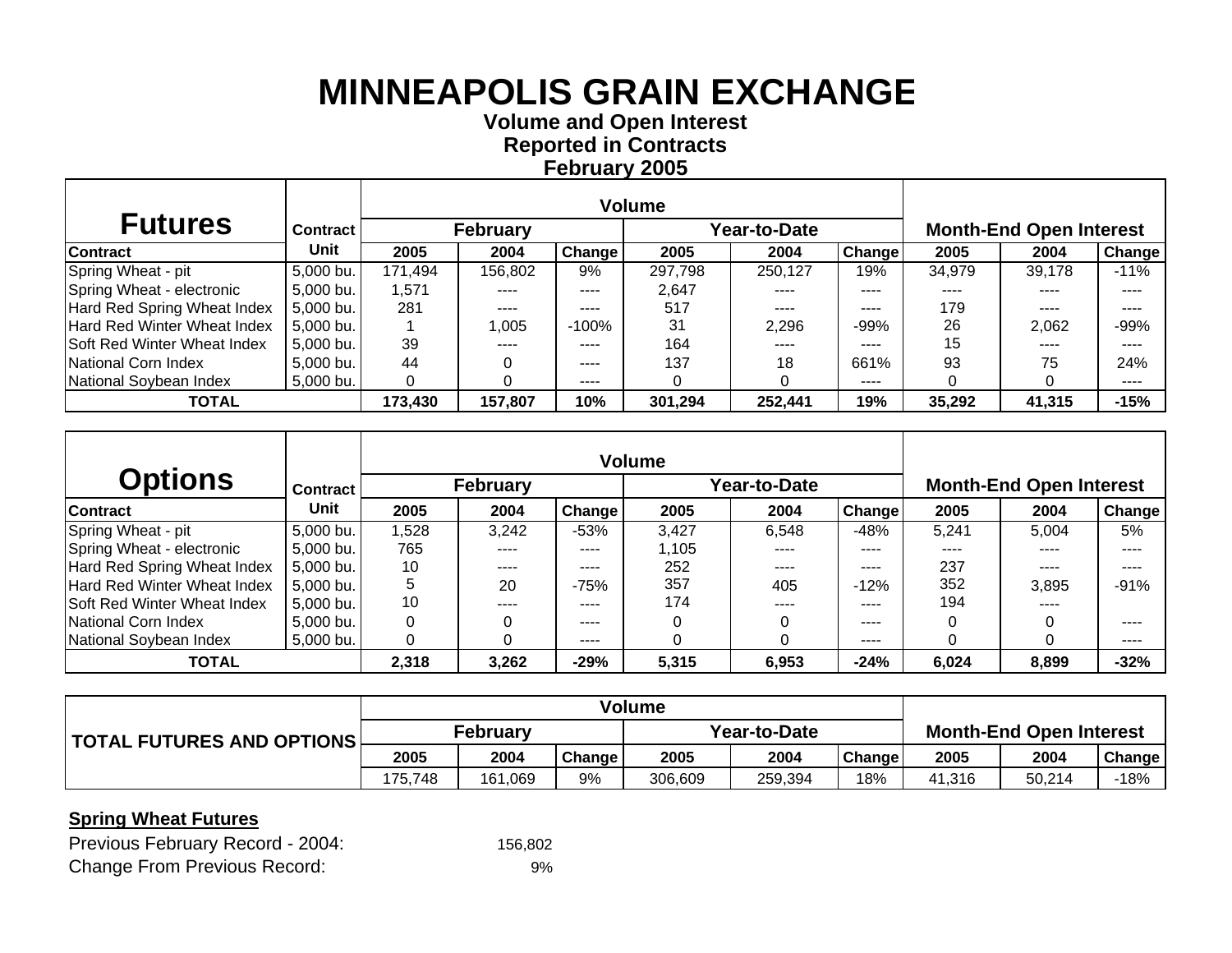**Volume and O pen Interest Re ported in Contracts March 2005**

| <b>Futures</b>                     | <b>Contract</b> |        | <b>March</b> |           |         | Year-to-Date |               |        | <b>Month-End Open Interest</b> |               |
|------------------------------------|-----------------|--------|--------------|-----------|---------|--------------|---------------|--------|--------------------------------|---------------|
| Contract                           | Unit            | 2005   | 2004         | Change    | 2005    | 2004         | <b>Change</b> | 2005   | 2004                           | <b>Change</b> |
| Spring Wheat - pit                 | 5,000 bu.       | 88,372 | 104,732      | $-16%$    | 386.170 | 354.859      | 9%            | 31,106 | 38,520                         | $-19%$        |
| Spring Wheat - electronic          | 5,000 bu.       | 894    |              | ----      | 3,541   |              | ----          |        | ----                           | ----          |
| Hard Red Spring Wheat Index        | 5,000 bu.       | 62     | ----         | $---$     | 579     | ----         | ----          | 85     | ----                           | ----          |
| <b>Hard Red Winter Wheat Index</b> | $5,000$ bu.     |        | 201          | -100%     | 31      | 2.497        | $-99%$        | 18     | 1.161                          | $-98%$        |
| Soft Red Winter Wheat Index        | 5,000 bu.       | 40     | ----         | $- - - -$ | 204     | ----         | ----          | 28     | ----                           | ----          |
| National Corn Index                | $5,000$ bu.     | 16     |              | $\cdots$  | 153     | 18           | 750%          | 66     | 19                             | 247%          |
| National Soybean Index             | $5,000$ bu.     |        |              | $- - - -$ |         |              | ----          | 0      |                                | ----          |
| <b>TOTAL</b>                       |                 | 89,384 | 104,933      | $-15%$    | 390,678 | 357,374      | 9%            | 31,303 | 39,700                         | $-21%$        |

|                             |                 |      |              |               | <b>Volume</b> |              |               |       |                                |        |
|-----------------------------|-----------------|------|--------------|---------------|---------------|--------------|---------------|-------|--------------------------------|--------|
| <b>Options</b>              | <b>Contract</b> |      | <b>March</b> |               |               | rear-to-Date |               |       | <b>Month-End Open Interest</b> |        |
| <b>Contract</b>             | Unit            | 2005 | 2004         | <b>Change</b> | 2005          | 2004         | <b>Change</b> | 2005  | 2004                           | Change |
| Spring Wheat - pit          | 5,000 bu.       | ,639 | 3,607        | $-55%$        | 5.066         | 10,155       | $-50%$        | 6,037 | 6.936                          | $-13%$ |
| Spring Wheat - electronic   | 5,000 bu.       | 0    |              | ----          | 1,105         | ----         | ----          |       |                                |        |
| Hard Red Spring Wheat Index | 5,000 bu.       | 10   | ----         | ----          | 262           | $---$        | ----          | 207   | $\frac{1}{2}$                  | ----   |
| Hard Red Winter Wheat Index | 5,000 bu.       | 0    | 10           | $-100%$       | 357           | 415          | $-14%$        | 12    | 2,077                          | $-99%$ |
| Soft Red Winter Wheat Index | 5,000 bu.       | 5    | ----         | ----          | 179           | ----         | ----          | 168   | ----                           |        |
| National Corn Index         | 5,000 bu.       | 0    |              | ----          |               |              | ----          | 0     |                                |        |
| National Soybean Index      | 5,000 bu.       | 0    |              | ----          |               |              | ----          | 0     |                                | ----   |
| <b>TOTAL</b>                |                 | .654 | 3,617        | $-54%$        | 6,969         | 10,570       | $-34%$        | 6,424 | 9,013                          | $-29%$ |

|                           | <b>Volume</b> |         |        |              |         |        |                                |        |        |
|---------------------------|---------------|---------|--------|--------------|---------|--------|--------------------------------|--------|--------|
| TOTAL FUTURES AND OPTIONS | <b>March</b>  |         |        | Year-to-Date |         |        | <b>Month-End Open Interest</b> |        |        |
|                           | 2005          | 2004    | Change | 2005         | 2004    | Change | 2005                           | 2004   | Change |
|                           | 91,038        | 108.550 | $-16%$ | 397,647      | 367.944 | 8%     | 37.727                         | 48.713 | $-23%$ |

#### **Spring Wheat Futures**

| Previous March Record - 2004:       | 104.732 |
|-------------------------------------|---------|
| <b>Change From Previous Record:</b> | -16%    |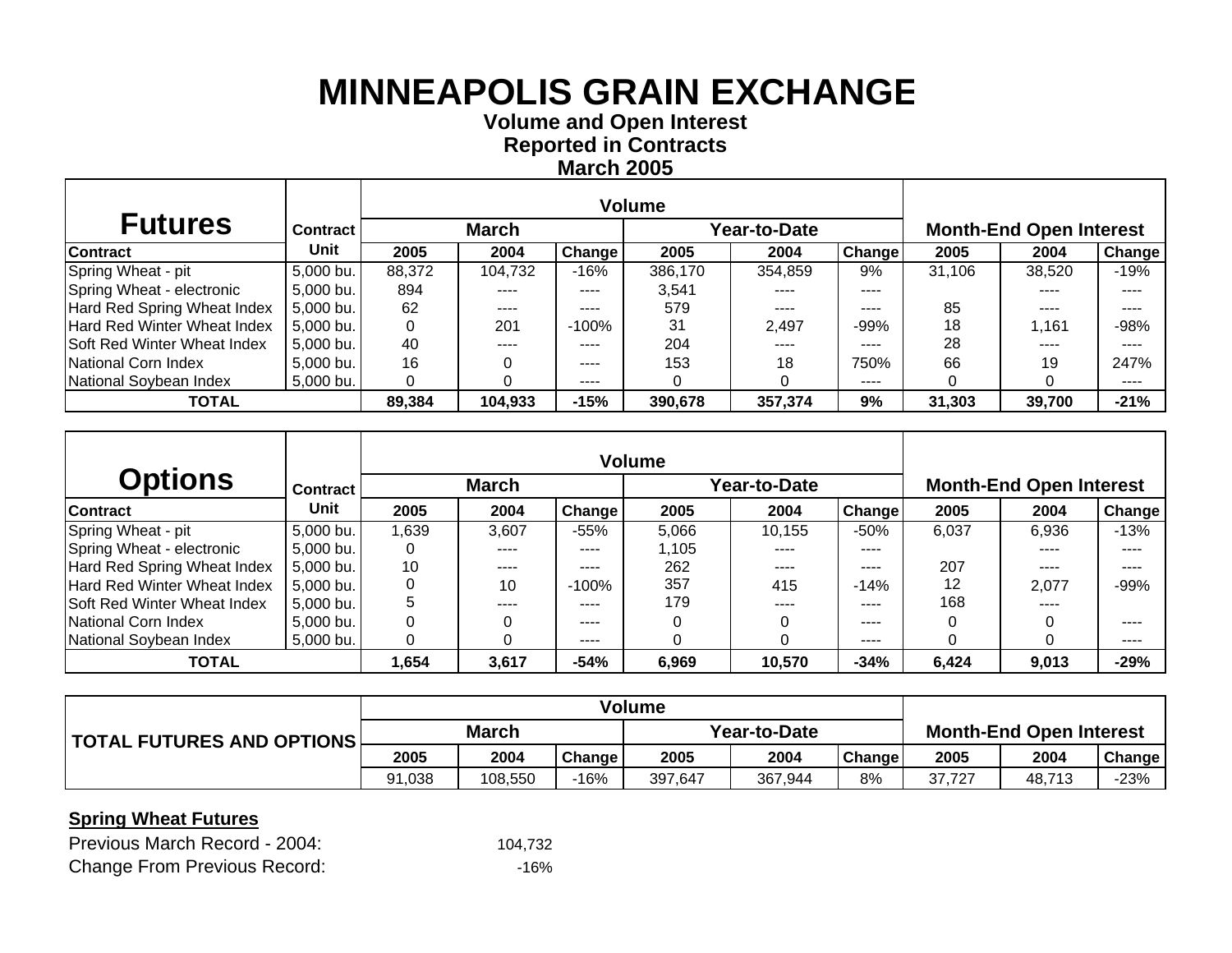**Volume and O pen Interest Re ported in Contracts April 2005**

| <b>Futures</b>              | <b>Contract</b> |         | April   |        |         | Year-to-Date |        |        | <b>Month-End Open Interest</b> |        |
|-----------------------------|-----------------|---------|---------|--------|---------|--------------|--------|--------|--------------------------------|--------|
| <b>Contract</b>             | Unit            | 2005    | 2004    | Change | 2005    | 2004         | Change | 2005   | 2004                           | Change |
| Spring Wheat - pit          | 5,000 bu.       | 154,914 | 119,818 | 29%    | 541.084 | 474.677      | 14%    | 27,983 | 34,333                         | $-18%$ |
| Spring Wheat - electronic   | 5,000 bu.       | 718     | ----    | ----   | 4,259   | ----         | ----   | ----   | ----                           |        |
| Hard Red Spring Wheat Index | 5,000 bu.       | 15      | ----    | ----   | 594     | $- - - -$    | ----   | 30     | ----                           |        |
| Hard Red Winter Wheat Index | $5,000$ bu.     |         | 10      | $-90%$ | 32      | 2.507        | $-99%$ | 18     | 898                            | $-98%$ |
| Soft Red Winter Wheat Index | $5,000$ bu.     |         | ----    | ----   | 204     | ----         | ----   |        | ----                           | ----   |
| National Corn Index         | $5,000$ bu.     | 12      |         | ----   | 165     | 18           | 817%   | 58     |                                | ----   |
| National Soybean Index      | 5,000 bu.       |         |         | ----   |         |              | ----   |        |                                | ----   |
| <b>TOTAL</b>                |                 | 155,660 | 119,828 | 30%    | 546,338 | 477,202      | 14%    | 28,092 | 35,231                         | $-20%$ |

| <b>Options</b>              | <b>Contract</b> |          | <b>April</b> |               |       | /ear-to-Date |               |       | <b>Month-End Open Interest</b> |        |
|-----------------------------|-----------------|----------|--------------|---------------|-------|--------------|---------------|-------|--------------------------------|--------|
| <b>Contract</b>             | Unit            | 2005     | 2004         | <b>Change</b> | 2005  | 2004         | <b>Change</b> | 2005  | 2004                           | Change |
| Spring Wheat - pit          | 5,000 bu.       | 2,327    | 2,473        | -6%           | 7,393 | 12.628       | $-41%$        | 3,986 | 4.744                          | $-16%$ |
| Spring Wheat - electronic   | 5,000 bu.       | O        | ----         | ----          | .105  | ----         | ----          | ----  |                                |        |
| Hard Red Spring Wheat Index | 5,000 bu.       | 0        | ----         | ----          | 262   | ----         | ----          | 29    | ----                           | ----   |
| Hard Red Winter Wheat Index | 5,000 bu.       | 325      |              | ----          | 682   | 415          | 64%           | 325   | 1.409                          | $-77%$ |
| Soft Red Winter Wheat Index | 5,000 bu.       | $\Omega$ | ----         | ----          | 179   | ----         | ----          | 5     | ----                           |        |
| National Corn Index         | 5,000 bu.       | 376      |              | ----          | 376   |              | ----          | 426   |                                |        |
| National Soybean Index      | 5,000 bu.       | 0        |              | ----          |       |              | ----          | 0     |                                | ----   |
| <b>TOTAL</b>                |                 | 3,028    | 2,473        | 22%           | 9,997 | 13,043       | $-23%$        | 4,771 | 6,153                          | $-22%$ |

|                                   |         |         |        | Volume       |         |               |                                |        |               |
|-----------------------------------|---------|---------|--------|--------------|---------|---------------|--------------------------------|--------|---------------|
| <b>TOTAL FUTURES AND OPTIONS!</b> | April   |         |        | Year-to-Date |         |               | <b>Month-End Open Interest</b> |        |               |
|                                   | 2005    | 2004    | Change | 2005         | 2004    | <b>Change</b> | 2005                           | 2004   | <b>Change</b> |
|                                   | 158,688 | 122,301 | 30%    | 556,335      | 490,245 | 13%           | 32,863                         | 41,384 | -21%          |

#### **Spring Wheat Futures**

| Previous April Record - 1997:       | 127,393 |
|-------------------------------------|---------|
| <b>Change From Previous Record:</b> | 22%     |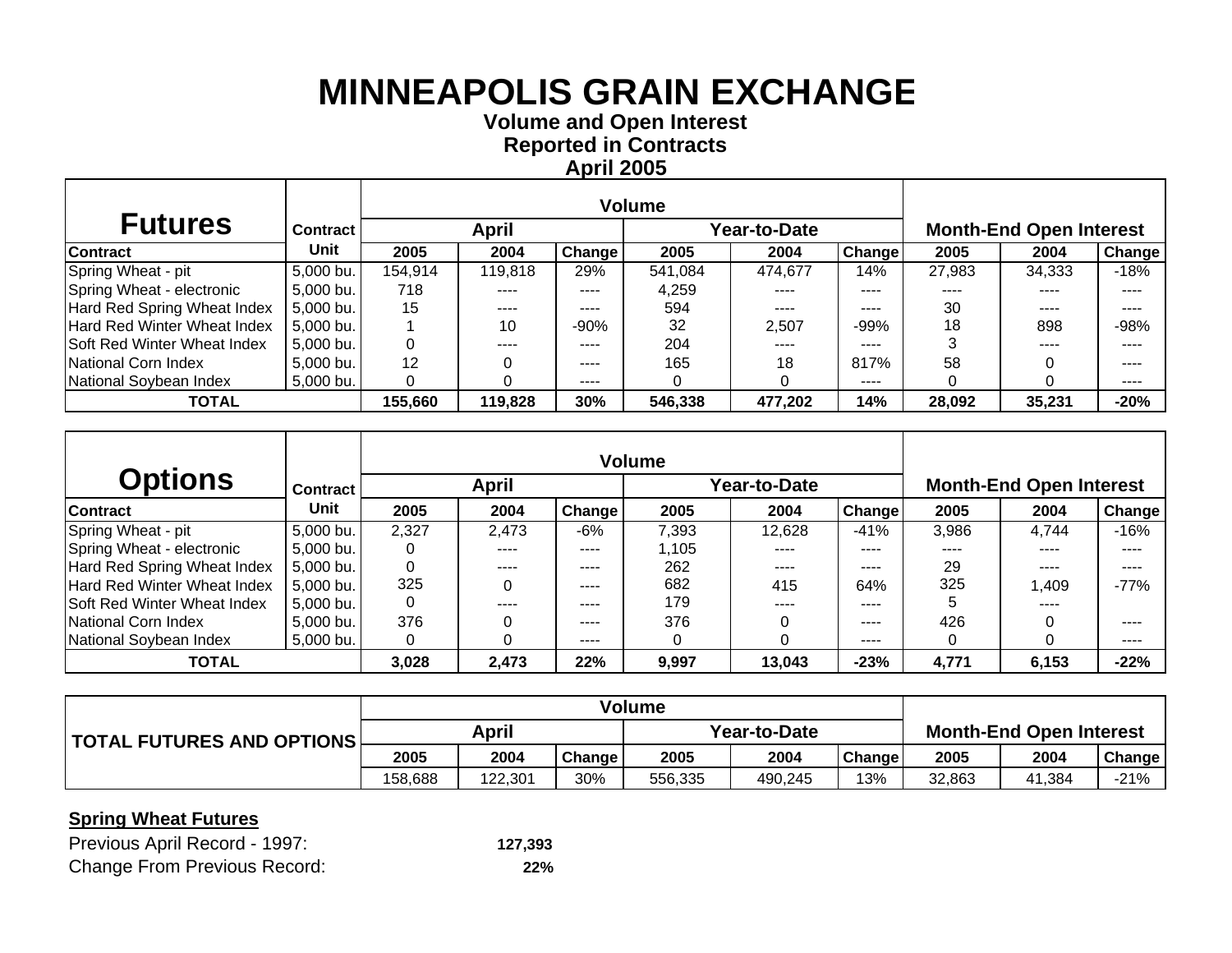**Volume and O pen Interest Re ported in Contracts Ma y 2005**

| <b>Futures</b>               | <b>Contract</b> |        | May    |               | Year-to-Date |         |               | <b>Month-End Open Interest</b> |        |               |  |
|------------------------------|-----------------|--------|--------|---------------|--------------|---------|---------------|--------------------------------|--------|---------------|--|
| Contract                     | Unit            | 2005   | 2004   | <b>Change</b> | 2005         | 2004    | <b>Change</b> | 2005                           | 2004   | <b>Change</b> |  |
| Spring Wheat - pit           | 5,000 bu.       | 72,251 | 91,732 | $-21%$        | 613,335      | 566.409 | 8%            | 30,980                         | 34.015 | -9%           |  |
| Spring Wheat - electronic    | 5,000 bu.       | 762    |        | ----          | 5.021        |         | ----          |                                | ----   | ----          |  |
| Hard Red Spring Wheat Index  | 5,000 bu.       | 26     | ----   | $- - - -$     | 620          | ----    | ----          | 37                             | ----   | ----          |  |
| Hard Red Winter Wheat Index  | $5,000$ bu.     | 171    |        | $- - - -$     | 203          | 2,507   | $-92%$        | 176                            | 746    | $-76%$        |  |
| ISoft Red Winter Wheat Index | 5,000 bu.       | 38     |        | $- - - -$     | 242          | ----    | ----          | 37                             | ----   | ----          |  |
| National Corn Index          | $5,000$ bu.     | 197    |        | $\cdots$      | 362          | 18      | 1911%         | 210                            |        | ----          |  |
| National Soybean Index       | $5,000$ bu.     |        |        | $- - - -$     |              |         | ----          | 0                              |        | ----          |  |
| <b>TOTAL</b>                 |                 | 73,445 | 91,732 | $-20%$        | 619,783      | 568,934 | 9%            | 31,440                         | 34,761 | $-10%$        |  |

|                             |                 |       |       |               | <b>Volume</b> |              |               |        |                                |        |
|-----------------------------|-----------------|-------|-------|---------------|---------------|--------------|---------------|--------|--------------------------------|--------|
| <b>Options</b>              | <b>Contract</b> |       | May   |               |               | rear-to-Date |               |        | <b>Month-End Open Interest</b> |        |
| <b>Contract</b>             | Unit            | 2005  | 2004  | <b>Change</b> | 2005          | 2004         | <b>Change</b> | 2005   | 2004                           | Change |
| Spring Wheat - pit          | 5,000 bu.       | 2,396 | 3,353 | $-29%$        | 9,789         | 15,981       | $-39%$        | 4,797  | 7,038                          | $-32%$ |
| Spring Wheat - electronic   | 5,000 bu.       | 0     | ----  | ----          | 1.105         | ----         | ----          | ----   | ----                           | ----   |
| Hard Red Spring Wheat Index | 5,000 bu.       | 120   | ----  | ----          | 382           | ----         | ----          | 145    | ----                           | ----   |
| Hard Red Winter Wheat Index | 5,000 bu.       | 1.064 |       | ----          | 1,746         | 415          | 321%          | 1,389  | 569                            | 144%   |
| Soft Red Winter Wheat Index | 5,000 bu.       | 150   |       | ----          | 329           | ----         | ----          | 150    | ----                           |        |
| National Corn Index         | 5,000 bu.       | 828   |       | ----          | 1.204         |              | ----          | 254. ا |                                | ----   |
| National Soybean Index      | 5,000 bu.       | 0     |       | ----          |               |              | ----          | 0      |                                | ----   |
| <b>TOTAL</b>                |                 | 4,558 | 3,353 | 36%           | 14,555        | 16,396       | $-11%$        | 7,735  | 7,607                          | 2%     |

|                           |            |        |        | <b>Volume</b> |         |               |                                |        |               |
|---------------------------|------------|--------|--------|---------------|---------|---------------|--------------------------------|--------|---------------|
| TOTAL FUTURES AND OPTIONS | <b>May</b> |        |        | Year-to-Date  |         |               | <b>Month-End Open Interest</b> |        |               |
|                           | 2005       | 2004   | Change | 2005          | 2004    | <b>Change</b> | 2005                           | 2004   | <b>Change</b> |
|                           | 78,003     | 95,085 | -18%   | 634,338       | 585,330 | 8%            | 39,175                         | 42,368 | -8%           |

#### **Spring Wheat Futures**

| Previous May Record - 2004:         | 91.732 |
|-------------------------------------|--------|
| <b>Change From Previous Record:</b> | -21%   |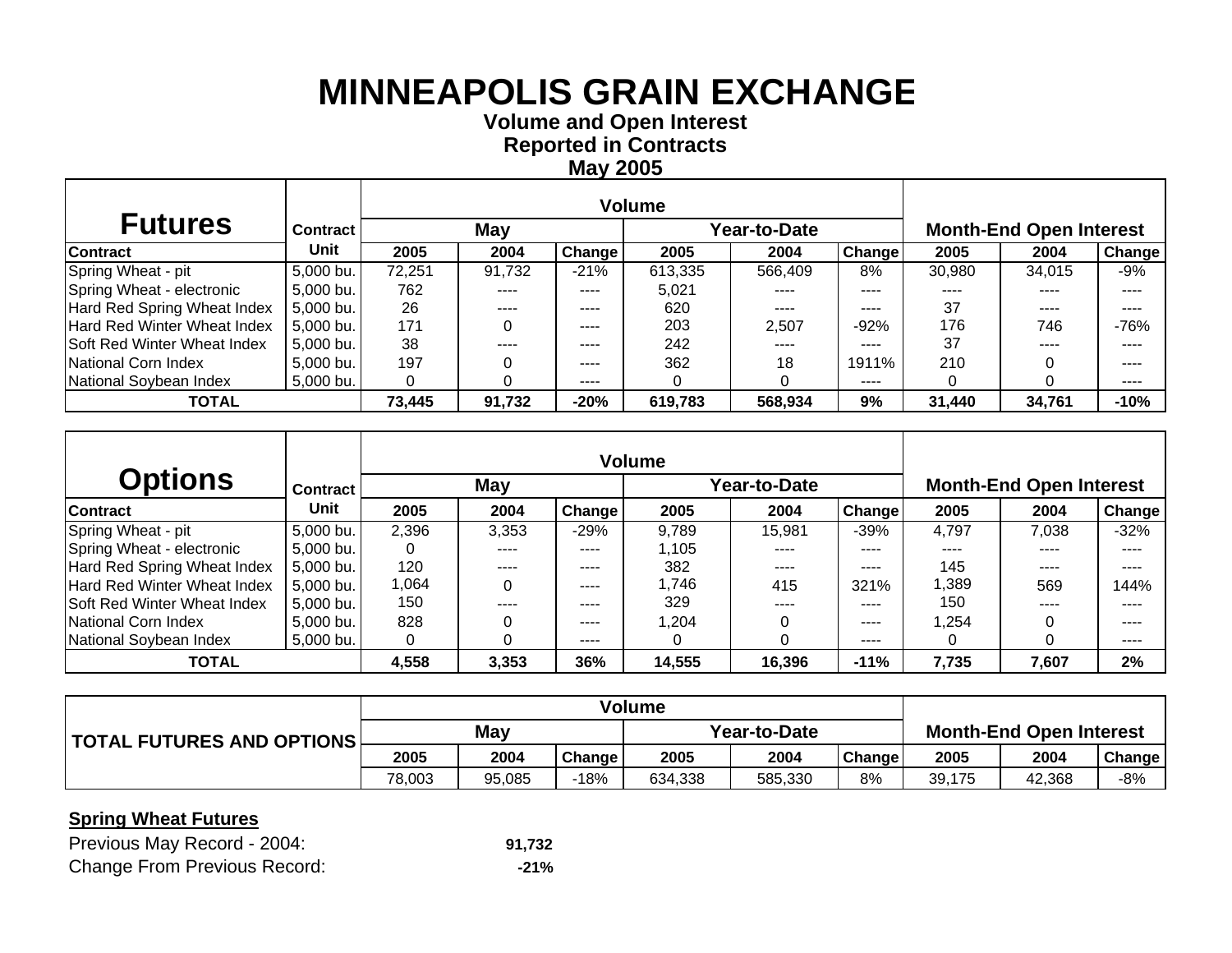**Volume and O pen Interest Re ported in Contracts June 2005**

| <b>Futures</b>              | <b>Contract</b> |         | June    |               | Year-to-Date |         |        | <b>Month-End Open Interest</b> |        |               |  |
|-----------------------------|-----------------|---------|---------|---------------|--------------|---------|--------|--------------------------------|--------|---------------|--|
| <b>Contract</b>             | Unit            | 2005    | 2004    | <b>Change</b> | 2005         | 2004    | Change | 2005                           | 2004   | <b>Change</b> |  |
| Spring Wheat - pit          | 5,000 bu.       | 131,437 | 114,084 | 15%           | 744,772      | 680,493 | 9%     | 26,191                         | 27,036 | -3%           |  |
| Spring Wheat - electronic   | 5,000 bu.       | 1.463   |         | ----          | 6,484        |         | ----   |                                |        |               |  |
| Hard Red Spring Wheat Index | 5,000 bu.       | 22      |         | ----          | 642          | $---$   | ----   | 50                             | ----   | ----          |  |
| Hard Red Winter Wheat Index | $5,000$ bu.     | 183     |         | ----          | 386          | 2.507   | $-85%$ | 282                            | 600    | $-53%$        |  |
| Soft Red Winter Wheat Index | $5,000$ bu.     |         |         | ----          | 242          | ----    | ----   | 35                             |        | ----          |  |
| National Corn Index         | 5,000 bu.       |         |         | $\cdots$      | 362          | 18      | 1911%  | 203                            |        | ----          |  |
| National Soybean Index      | 5,000 bu.       |         |         | ----          |              |         | ----   |                                |        | ----          |  |
| <b>TOTAL</b>                |                 | 133,105 | 114,084 | 17%           | 752,888      | 683,018 | 10%    | 26,761                         | 27,636 | $-3%$         |  |

|                             |                 |       |       |               | <b>Volume</b> |              |               |       |                                |        |
|-----------------------------|-----------------|-------|-------|---------------|---------------|--------------|---------------|-------|--------------------------------|--------|
| <b>Options</b>              | <b>Contract</b> |       | June  |               |               | /ear-to-Date |               |       | <b>Month-End Open Interest</b> |        |
| <b>Contract</b>             | Unit            | 2005  | 2004  | <b>Change</b> | 2005          | 2004         | <b>Change</b> | 2005  | 2004                           | Change |
| Spring Wheat - pit          | 5,000 bu.       | 2,724 | .545  | 76%           | 12.513        | 17,526       | $-29%$        | 2,987 | 4.688                          | $-36%$ |
| Spring Wheat - electronic   | 5,000 bu.       | 0     | ----  | ----          | 1.105         | ----         | ----          | ----  |                                | ----   |
| Hard Red Spring Wheat Index | 5,000 bu.       | 0     | ----  | ----          | 382           | ----         | ----          | 145   | ----                           | ----   |
| Hard Red Winter Wheat Index | 5,000 bu.       |       |       | ----          | 1.746         | 415          | 321%          | 1,389 | 437                            | 218%   |
| Soft Red Winter Wheat Index | 5,000 bu.       | 0     |       | ----          | 329           | ----         | ----          | 150   | ----                           |        |
| National Corn Index         | 5,000 bu.       | 0     |       | ----          | 1.204         |              | ----          | 1.204 |                                | ----   |
| National Soybean Index      | 5,000 bu.       | 0     |       | ----          |               |              | ----          | 0     |                                | ----   |
| <b>TOTAL</b>                |                 | 2,724 | 1,545 | 76%           | 17,279        | 17,941       | -4%           | 5,875 | 5,125                          | 15%    |

|                           | <b>Volume</b> |         |        |              |         |               |                                |        |        |
|---------------------------|---------------|---------|--------|--------------|---------|---------------|--------------------------------|--------|--------|
| TOTAL FUTURES AND OPTIONS | June          |         |        | Year-to-Date |         |               | <b>Month-End Open Interest</b> |        |        |
|                           | 2005          | 2004    | Change | 2005         | 2004    | <b>Change</b> | 2005                           | 2004   | Change |
|                           | 135,829       | '15.629 | 17%    | 770.167      | 700.959 | 10%           | 32,636                         | 32.761 | 0%     |

| Previous June Record - 1999:        | 145,620 |
|-------------------------------------|---------|
| <b>Change From Previous Record:</b> | -10%    |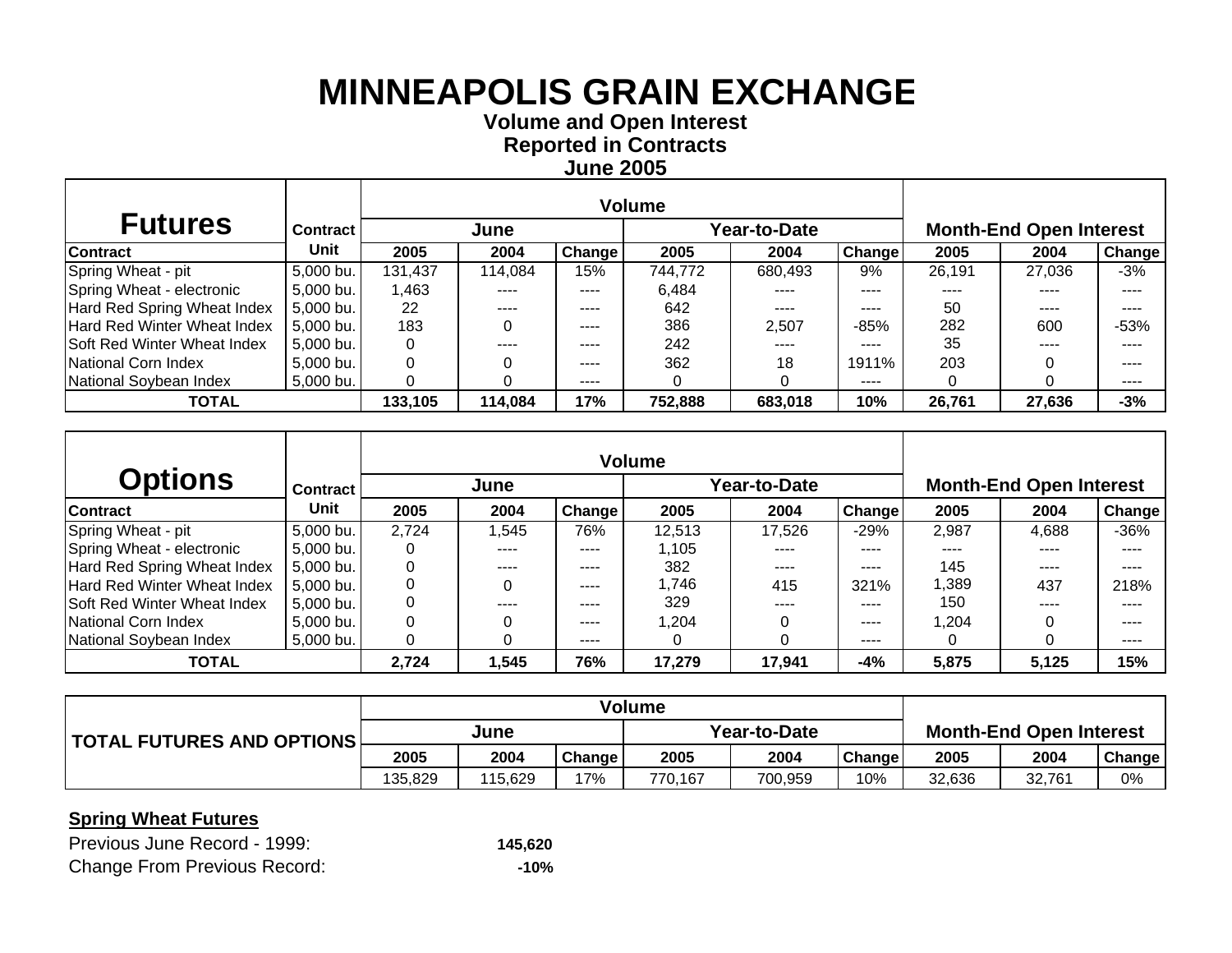**Volume and O pen Interest Re ported in Contracts Jul y 2005**

| <b>Futures</b>                     | <b>Contract</b> I |        | July   |               |         | Year-to-Date |               | <b>Month-End Open Interest</b> |        |               |  |
|------------------------------------|-------------------|--------|--------|---------------|---------|--------------|---------------|--------------------------------|--------|---------------|--|
| Contract                           | Unit              | 2005   | 2004   | <b>Change</b> | 2005    | 2004         | <b>Change</b> | 2005                           | 2004   | <b>Change</b> |  |
| Spring Wheat - pit                 | 5,000 bu.         | 68,481 | 88,924 | $-23%$        | 813,253 | 769.417      | 6%            | 26,803                         | 34,222 | $-22%$        |  |
| Spring Wheat - electronic          | 5,000 bu.         | .309   |        | ----          | 7.793   |              | ----          |                                |        | ----          |  |
| Hard Red Spring Wheat Index        | $5,000$ bu.       |        | ----   | $- - - -$     | 643     | ----         | ----          | 24                             | ----   | ----          |  |
| <b>Hard Red Winter Wheat Index</b> | 5,000 bu.         | 6      |        | $- - - -$     | 392     | 2,507        | $-84%$        | 287                            | 436    | $-34%$        |  |
| Soft Red Winter Wheat Index        | 5,000 bu.         |        |        | $- - - -$     | 242     | ----         | ----          | 34                             | ----   | ----          |  |
| National Corn Index                | $5,000$ bu.       |        |        | $\cdots$      | 362     | 18           | 1911%         | 196                            |        | ----          |  |
| National Soybean Index             | $5,000$ bu.       |        |        | $- - - -$     |         |              | ----          | 0                              |        | ----          |  |
| <b>TOTAL</b>                       |                   | 69,797 | 88,924 | $-22%$        | 822,685 | 771,942      | 7%            | 27,344                         | 34,658 | $-21%$        |  |

| <b>Options</b>              | <b>Contract</b> |       | July  |        |        | <b>Year-to-Date</b> |               | <b>Month-End Open Interest</b> |       |        |  |
|-----------------------------|-----------------|-------|-------|--------|--------|---------------------|---------------|--------------------------------|-------|--------|--|
| <b>Contract</b>             | Unit            | 2005  | 2004  | Change | 2005   | 2004                | <b>Change</b> | 2005                           | 2004  | Change |  |
| Spring Wheat - pit          | 5,000 bu.       | 1,270 | 2,229 | $-43%$ | 13,783 | 19,755              | $-30%$        | 3,287                          | 5.459 | $-40%$ |  |
| Spring Wheat - electronic   | 5,000 bu.       | 0     | ----  | ----   | 1.105  | ----                | ----          | ----                           | ----  |        |  |
| Hard Red Spring Wheat Index | 5,000 bu.       | 0     | ----  | ----   | 382    | ----                | ----          | 145                            | ----  | ----   |  |
| Hard Red Winter Wheat Index | 5,000 bu.       |       |       | ----   | 1,746  | 415                 | 321%          | 1,389                          | 106   | 1210%  |  |
| Soft Red Winter Wheat Index | 5,000 bu.       | 0     | ----  | ----   | 329    | ----                | ----          | 150                            | ----  |        |  |
| National Corn Index         | 5,000 bu.       | 0     |       | ----   | 1.204  |                     | ----          | 1.204                          |       | ----   |  |
| National Soybean Index      | 5,000 bu.       | 0     |       | ----   |        |                     | ----          | 0                              |       | ----   |  |
| <b>TOTAL</b>                |                 | ,270  | 2,229 | $-43%$ | 18,549 | 20,170              | -8%           | 6,175                          | 5,565 | 11%    |  |

|                                   | <b>Volume</b> |        |        |              |         |        |                                |        |               |
|-----------------------------------|---------------|--------|--------|--------------|---------|--------|--------------------------------|--------|---------------|
| <b>TOTAL FUTURES AND OPTIONS!</b> | July          |        |        | Year-to-Date |         |        | <b>Month-End Open Interest</b> |        |               |
|                                   | 2005          | 2004   | Change | 2005         | 2004    | Change | 2005                           | 2004   | <b>Change</b> |
|                                   | 067, ا        | 91.153 | $-22%$ | 841.234      | 792,112 | 6%     | 33.519                         | 40.223 | -17%          |

| Previous July Record - 2002:        | 110,518 |
|-------------------------------------|---------|
| <b>Change From Previous Record:</b> | -38%    |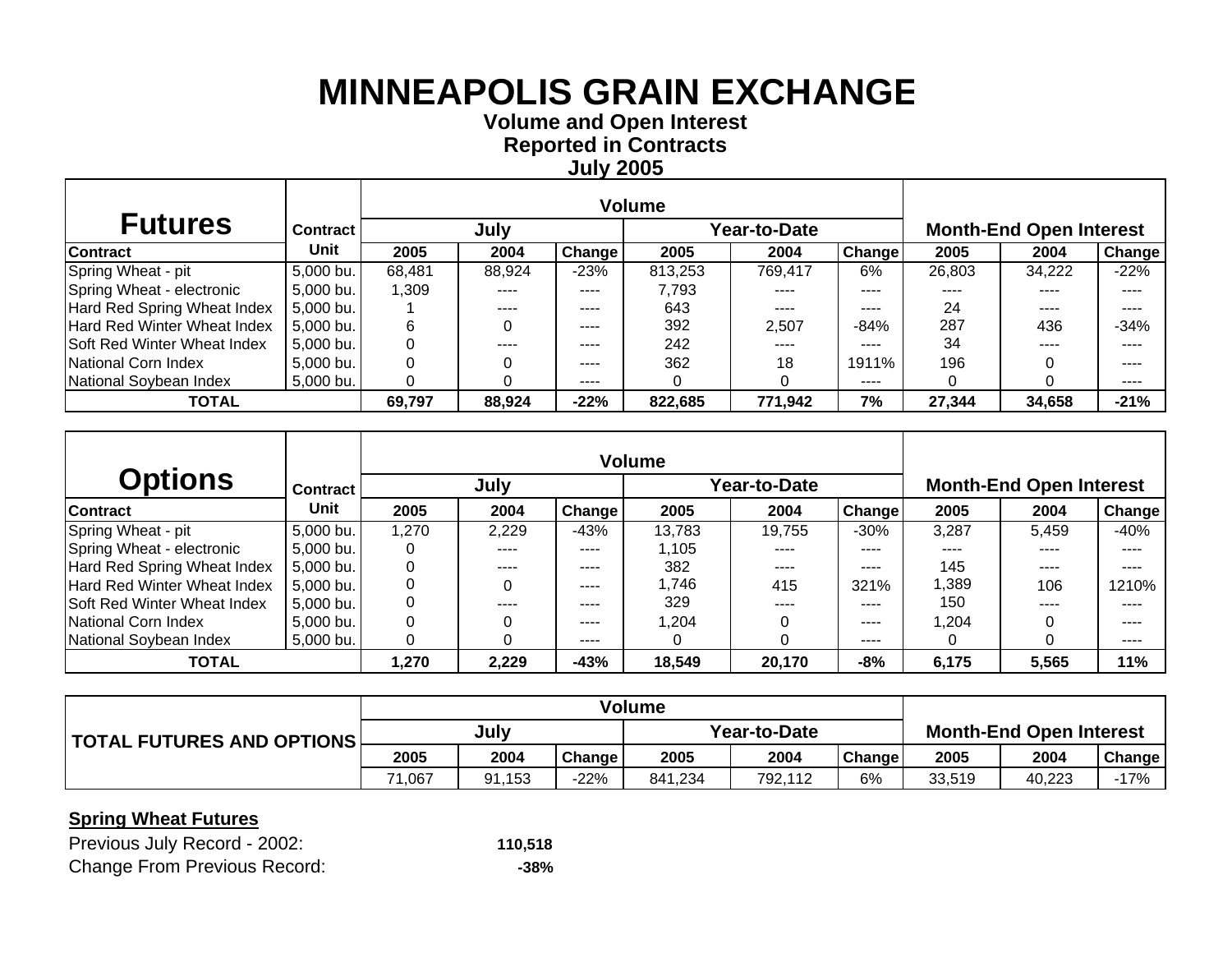**Volume and O pen Interest Re ported in Contracts A u gust 2005**

| <b>Futures</b>                     | <b>Contract</b> I |         | <b>August</b> |           |         | Year-to-Date | <b>Month-End Open Interest</b> |        |        |               |
|------------------------------------|-------------------|---------|---------------|-----------|---------|--------------|--------------------------------|--------|--------|---------------|
| Contract                           | Unit              | 2005    | 2004          | Change    | 2005    | 2004         | <b>Change</b>                  | 2005   | 2004   | <b>Change</b> |
| Spring Wheat - pit                 | 5,000 bu.         | 147,184 | 162,153       | -9%       | 960,437 | 931.570      | 3%                             | 30,023 | 31,005 | -3%           |
| Spring Wheat - electronic          | $5,000$ bu.       | 525     |               | $---$     | 8,318   |              | ----                           |        |        | ----          |
| Hard Red Spring Wheat Index        | $5,000$ bu.       |         | ----          | $- - - -$ | 643     | ----         | ----                           | 22     | ----   | ----          |
| <b>Hard Red Winter Wheat Index</b> | $5,000$ bu.       | 23      |               | $- - - -$ | 415     | 2,507        | $-83%$                         | 287    | 436    | $-34%$        |
| Soft Red Winter Wheat Index        | $5,000$ bu.       |         |               | $- - - -$ | 242     | ----         | ----                           | 34     | ----   | ----          |
| National Corn Index                | 5,000 bu.         | 108     |               | $\cdots$  | 470     | 18           | 2511%                          | 252    |        | ----          |
| National Soybean Index             | $5,000$ bu.       |         |               | $- - - -$ |         |              | ----                           |        |        | ----          |
| <b>TOTAL</b>                       |                   | 147,840 | 162,153       | -9%       | 970,525 | 934,095      | 4%                             | 30,618 | 31,441 | $-3%$         |

| <b>Options</b>              | <b>Contract</b> |       | <b>August</b> |               |        | ear-to-Date |               | <b>Month-End Open Interest</b> |               |        |  |
|-----------------------------|-----------------|-------|---------------|---------------|--------|-------------|---------------|--------------------------------|---------------|--------|--|
| <b>Contract</b>             | Unit            | 2005  | 2004          | <b>Change</b> | 2005   | 2004        | <b>Change</b> | 2005                           | 2004          | Change |  |
| Spring Wheat - pit          | 5,000 bu.       | 3,649 | 3,298         | 11%           | 17,432 | 23,053      | $-24%$        | 3,329                          | 3,925         | $-15%$ |  |
| Spring Wheat - electronic   | 5,000 bu.       | 0     |               | ----          | 1.105  | ----        | ----          | ----                           |               |        |  |
| Hard Red Spring Wheat Index | 5,000 bu.       | 0     | ----          | ----          | 382    | $---$       | ----          | 145                            | $\frac{1}{2}$ | ----   |  |
| Hard Red Winter Wheat Index | 5,000 bu.       |       |               | ----          | 1,746  | 415         | 321%          | 1,389                          | 106           | 1210%  |  |
| Soft Red Winter Wheat Index | 5,000 bu.       | 0     | ----          | ----          | 329    | ----        | ----          | 150                            | ----          | ----   |  |
| National Corn Index         | 5,000 bu.       | 0     |               | ----          | 1,204  |             | ----          | 1,204                          |               | ----   |  |
| National Soybean Index      | 5,000 bu.       | 0     |               | ----          |        |             | ----          | 0                              |               | ----   |  |
| <b>TOTAL</b>                |                 | 3,649 | 3.298         | 11%           | 22,198 | 23,468      | -5%           | 6,217                          | 4,031         | 54%    |  |

|                           | Volume  |         |        |              |         |               |                                |        |               |
|---------------------------|---------|---------|--------|--------------|---------|---------------|--------------------------------|--------|---------------|
| TOTAL FUTURES AND OPTIONS | August  |         |        | Year-to-Date |         |               | <b>Month-End Open Interest</b> |        |               |
|                           | 2005    | 2004    | Change | 2005         | 2004    | <b>Change</b> | 2005                           | 2004   | <b>Change</b> |
|                           | 151,489 | 165.451 | -8%    | 992.723      | 957.563 | 4%            | 36,835                         | 35.472 | 4%            |

#### **Spring Wheat Futures**

| Previous August Record - 2004:      | 162,153 |
|-------------------------------------|---------|
| <b>Change From Previous Record:</b> | -9%     |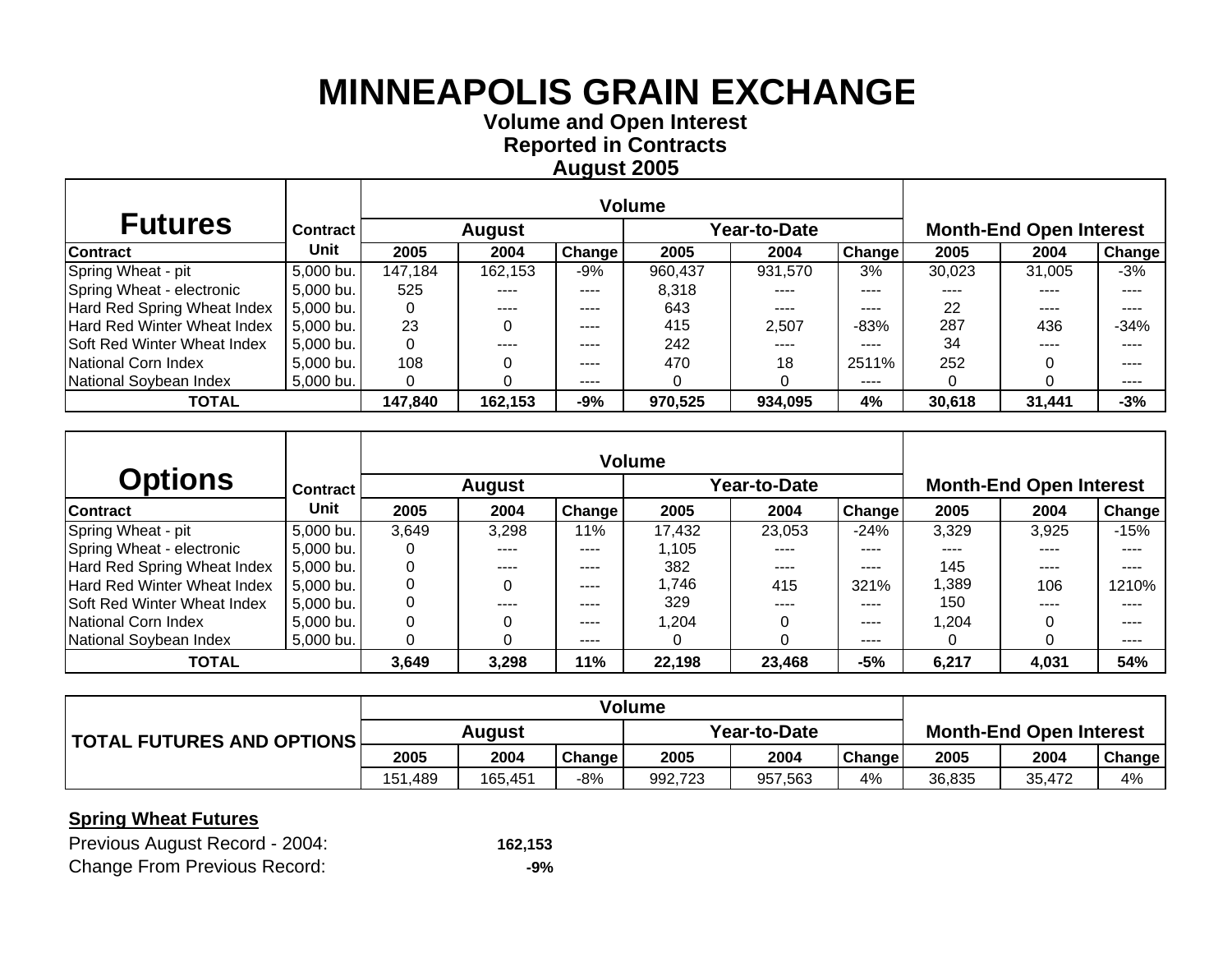**Volume and O pen Interest Re ported in Contracts Se ptember 2005**

| <b>Futures</b>               | <b>Contract</b> |         | <b>September</b> |               |           | Year-to-Date | <b>Month-End Open Interest</b> |        |        |        |
|------------------------------|-----------------|---------|------------------|---------------|-----------|--------------|--------------------------------|--------|--------|--------|
| Contract                     | Unit            | 2005    | 2004             | <b>Change</b> | 2005      | 2004         | <b>Change</b>                  | 2005   | 2004   | Change |
| Spring Wheat - pit           | 5,000 bu.       | 118,141 | 123,038          | -4%           | ,078,578  | 1,054,608    | 2%                             | 31,353 | 36.049 | $-13%$ |
| Spring Wheat - electronic    | 5,000 bu.       | 284     |                  | ----          | 8,602     | ----         | ----                           |        |        | ----   |
| Hard Red Spring Wheat Index  | $5,000$ bu.     |         | ----             | $- - - -$     | 645       | ----         | ----                           | 20     | ----   | ----   |
| Hard Red Winter Wheat Index  | $5,000$ bu.     | 10      |                  | ----          | 425       | 2.507        | $-83%$                         | 159    |        | ----   |
| ISoft Red Winter Wheat Index | $5,000$ bu.     |         |                  | $- - - -$     | 246       | ----         | ----                           | 25     | ----   | ----   |
| National Corn Index          | $5,000$ bu.     | 214     |                  | $- - - -$     | 684       | 18           | 3700%                          | 351    |        | ----   |
| National Soybean Index       | $5,000$ bu.     |         |                  | $- - - -$     |           |              | ----                           |        |        | ----   |
| <b>TOTAL</b>                 |                 | 118,655 | 123,038          | $-4%$         | 1,089,180 | 1,057,133    | 3%                             | 31,908 | 36,049 | $-11%$ |

| <b>Options</b>              | <b>Contract</b> |          | <b>September</b> |        |        | /ear-to-Date |               | <b>Month-End Open Interest</b> |       |        |  |
|-----------------------------|-----------------|----------|------------------|--------|--------|--------------|---------------|--------------------------------|-------|--------|--|
| <b>Contract</b>             | Unit            | 2005     | 2004             | Change | 2005   | 2004         | <b>Change</b> | 2005                           | 2004  | Change |  |
| Spring Wheat - pit          | 5,000 bu.       | 1,764    | 3,304            | $-47%$ | 19,196 | 26,357       | $-27%$        | 3,323                          | 6,265 | $-47%$ |  |
| Spring Wheat - electronic   | 5,000 bu.       | 0        | ----             | ----   | .105   | ----         | ----          | ----                           |       | ----   |  |
| Hard Red Spring Wheat Index | 5.000 bu.       | 45       | ----             | ----   | 427    | ----         | ----          | 190                            | ----  | ----   |  |
| Hard Red Winter Wheat Index | 5,000 bu.       |          |                  | ----   | .746   | 415          | 321%          | 1,350                          |       | ----   |  |
| Soft Red Winter Wheat Index | 5.000 bu.       | $\Omega$ | ----             | ----   | 329    | ----         | ----          | 100                            | ----  | ----   |  |
| National Corn Index         | 5,000 bu.       | 1.034    |                  | ----   | 2,246  |              | ----          | 1,932                          |       | ----   |  |
| National Soybean Index      | 5,000 bu.       | 0        |                  | ----   |        |              | ----          | 0                              |       | ----   |  |
| <b>TOTAL</b>                |                 | 2,843    | 3,304            | $-14%$ | 25,049 | 26,772       | $-6%$         | 6,895                          | 6,265 | 10%    |  |

|                           | Volume           |         |        |              |           |        |                                |        |               |
|---------------------------|------------------|---------|--------|--------------|-----------|--------|--------------------------------|--------|---------------|
| TOTAL FUTURES AND OPTIONS | <b>September</b> |         |        | Year-to-Date |           |        | <b>Month-End Open Interest</b> |        |               |
|                           | 2005             | 2004    | Change | 2005         | 2004      | Change | 2005                           | 2004   | <b>Change</b> |
|                           | 121,498          | 126.342 | -4%    | .114.229     | 1.083.905 | 3%     | 38,803                         | 42.314 | -8%           |

### **Spring Wheat Futures**

| Previous September Record - 2002:   | 151,226 |
|-------------------------------------|---------|
| <b>Change From Previous Record:</b> | -22%    |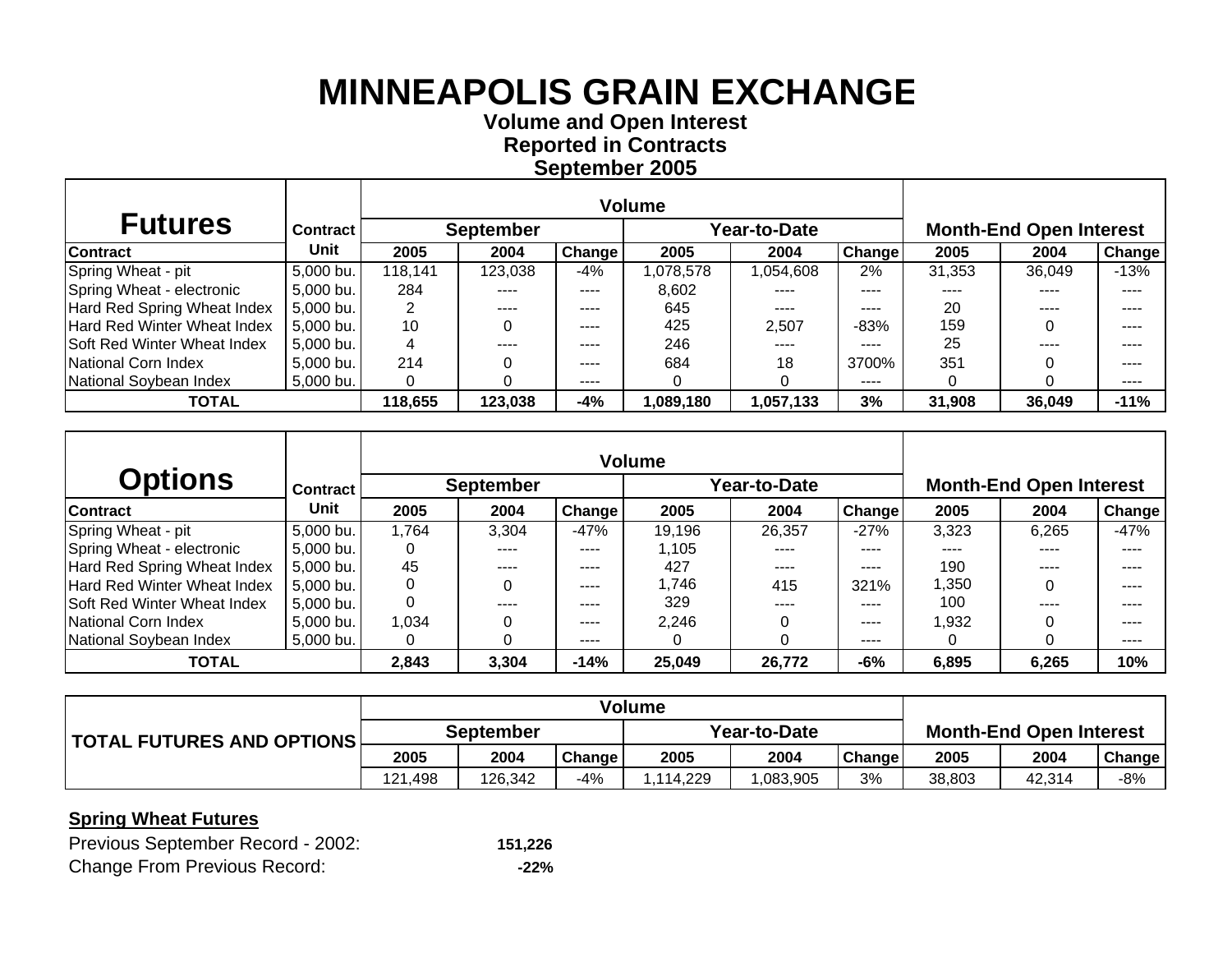**Volume and O pen Interest Re ported in Contracts October 2005**

| <b>Futures</b>               | <b>Contract</b> |        | <b>October</b> |               |          | Year-to-Date |        | <b>Month-End Open Interest</b> |        |        |  |
|------------------------------|-----------------|--------|----------------|---------------|----------|--------------|--------|--------------------------------|--------|--------|--|
| Contract                     | Unit            | 2005   | 2004           | <b>Change</b> | 2005     | 2004         | Change | 2005                           | 2004   | Change |  |
| Spring Wheat - pit           | 5,000 bu.       | 99,042 | 87,185         | 14%           | ,177,620 | 1,141,793    | 3%     | 36,681                         | 34,608 | 6%     |  |
| Spring Wheat - electronic    | 5,000 bu.       | 283    |                | $---$         | 8,885    | ----         | ----   | ----                           | ----   | ----   |  |
| Hard Red Spring Wheat Index  | 5,000 bu.       |        | ----           | ----          | 647      | $- - - -$    | $---$  | 22                             | ----   |        |  |
| Hard Red Winter Wheat Index  | 5,000 bu.       |        |                | $\cdots$      | 427      | 2.507        | $-83%$ | 149                            |        | ----   |  |
| ISoft Red Winter Wheat Index | $5,000$ bu.     |        | ----           | ----          | 250      | $- - - -$    | $---$  | 24                             | ----   | ----   |  |
| INational Corn Index         | 5,000 bu.       | 586    |                | $- - - -$     | 1,270    | 18           | 6956%  | 790                            |        | ----   |  |
| National Soybean Index       | $5,000$ bu.     |        |                | ----          |          |              | $---$  |                                |        | ----   |  |
| <b>TOTAL</b>                 |                 | 99,919 | 87,185         | 15%           | ,189,099 | 1,144,318    | 4%     | 37,666                         | 34,608 | 9%     |  |

| <b>Options</b>              | <b>Contract</b> |      | <b>October</b> |        |        | ear-to-Date |               |       | <b>Month-End Open Interest</b> |        |
|-----------------------------|-----------------|------|----------------|--------|--------|-------------|---------------|-------|--------------------------------|--------|
| <b>Contract</b>             | Unit            | 2005 | 2004           | Change | 2005   | 2004        | <b>Change</b> | 2005  | 2004                           | Change |
| Spring Wheat - pit          | 5,000 bu.       | .484 | 2,595          | $-43%$ | 20,680 | 28,952      | $-29%$        | 3,980 | 7,978                          | $-50%$ |
| Spring Wheat - electronic   | 5,000 bu.       | 0    |                | ----   | 1.105  | ----        | ----          | ----  |                                |        |
| Hard Red Spring Wheat Index | 5,000 bu.       | 20   | ----           | ----   | 447    | $---$       | ----          | 210   | ----                           | ----   |
| Hard Red Winter Wheat Index | 5,000 bu.       | 0    |                | ----   | 1,746  | 415         | 321%          | 1,350 |                                |        |
| Soft Red Winter Wheat Index | 5,000 bu.       | 0    | ----           | ----   | 329    | ----        | ----          | 100   | ----                           | ----   |
| National Corn Index         | 5,000 bu.       | 295  |                | ----   | 2,541  |             | ----          | 2,183 |                                | ----   |
| National Soybean Index      | 5,000 bu.       | 0    |                | ----   |        |             | ----          | 0     |                                | ----   |
| <b>TOTAL</b>                |                 | ,799 | 2,595          | $-31%$ | 26,848 | 29,367      | $-9%$         | 7,823 | 7,978                          | $-2%$  |

|                           | <b>Volume</b> |        |        |              |         |               |                                |        |        |
|---------------------------|---------------|--------|--------|--------------|---------|---------------|--------------------------------|--------|--------|
| TOTAL FUTURES AND OPTIONS | October       |        |        | Year-to-Date |         |               | <b>Month-End Open Interest</b> |        |        |
|                           | 2005          | 2004   | Change | 2005         | 2004    | <b>Change</b> | 2005                           | 2004   | Change |
|                           | 101<br>.718   | 89.780 | 13%    | ,215,947     | 173,685 | 4%            | 45.489                         | 42.586 | 7%     |

### **Spring Wheat Futures**

| Previous October Record - 2002:     | 121,699 |
|-------------------------------------|---------|
| <b>Change From Previous Record:</b> | -19%    |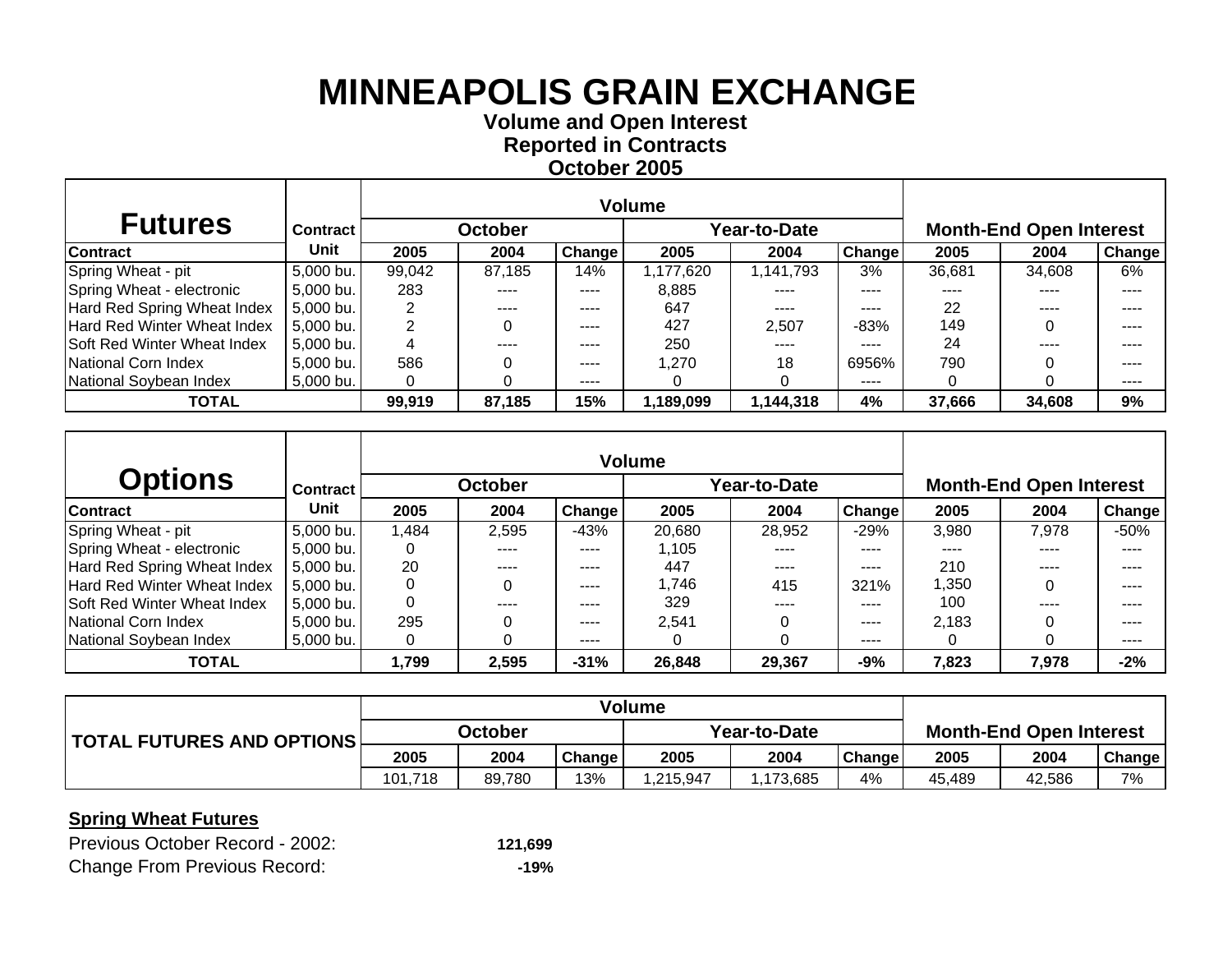**Volume and O pen Interest Re ported in Contracts November 2005**

| <b>Futures</b>                     | <b>Contract</b> |         | <b>November</b> |           |           | Year-to-Date |               | <b>Month-End Open Interest</b> |           |        |  |
|------------------------------------|-----------------|---------|-----------------|-----------|-----------|--------------|---------------|--------------------------------|-----------|--------|--|
| <b>Contract</b>                    | Unit            | 2005    | 2004            | Change    | 2005      | 2004         | <b>Change</b> | 2005                           | 2004      | Change |  |
| Spring Wheat - open outcry         | 5.000 bu.       | 115.175 | 162.264         | $-29%$    | ,292,795  | ,304,057     | $-1%$         | 38.947                         | 35,673    | 9%     |  |
| Spring Wheat - electronic          | 5,000 bu.       | 399     | ----            | ----      | 9.284     | ----         | ----          | ----                           | ----      |        |  |
| Hard Red Spring Wheat Index        | 5.000 bu.       | 0       | $\frac{1}{2}$   | $- - - -$ | 647       | ----         | ----          | 20                             | $- - - -$ |        |  |
| Hard Red Winter Wheat Index        | 5.000 bu.       | 0       |                 | ----      | 427       | 2,507        | $-83%$        | 149                            |           |        |  |
| <b>Soft Red Winter Wheat Index</b> | 5.000 bu.       | 0       | ----            | ----      | 250       | ----         | ----          | 23                             | ----      |        |  |
| National Corn Index - open outcry  | 5.000 bu.       | 1.012   | ----            | ----      | 1.012     | ----         |               | 290.ا                          |           |        |  |
| National Corn Index - electronic   | 5,000 bu.       | 336     |                 | ----      | 1.606     | 18           | 8822%         | $- - - -$                      |           |        |  |
| National Soybean Index             | 5,000 bu.       | 0       |                 | ----      |           |              | ----          |                                |           |        |  |
| <b>TOTAL</b>                       |                 | 116,922 | 162,264         | $-28%$    | 1,306,021 | ,306,582     | $0\%$         | 40,429                         | 35,673    | 13%    |  |

|                                    |                 |          |                 |                       | <b>Volume</b> |              |                       |       |                                |        |
|------------------------------------|-----------------|----------|-----------------|-----------------------|---------------|--------------|-----------------------|-------|--------------------------------|--------|
| <b>Options</b>                     | <b>Contract</b> |          | <b>November</b> |                       |               | Year-to-Date |                       |       | <b>Month-End Open Interest</b> |        |
| <b>Contract</b>                    | Unit            | 2005     | 2004            | Change                | 2005          | 2004         | Change                | 2005  | 2004                           | Change |
| Spring Wheat - open outcry         | 5.000 bu.       | 3.754    | 3.569           | 5%                    | 24,434        | 32,521       | $-25%$                | 5.020 | 4.507                          | 11%    |
| Spring Wheat - electronic          | 5,000 bu.       |          | $---$           | ----                  | 1.105         | $---$        | $\qquad \qquad - - -$ | $---$ | ----                           | ----   |
| Hard Red Spring Wheat Index        | 5.000 bu.       | 0        |                 | $- - - -$             | 447           | ----         | $---$                 | 210   |                                |        |
| <b>Hard Red Winter Wheat Index</b> | 5.000 bu.       |          |                 | $\qquad \qquad - - -$ | 1,746         | 415          | 321%                  | 1.350 |                                | ----   |
| <b>Soft Red Winter Wheat Index</b> | 5.000 bu.       | $\Omega$ | ----            | $- - - -$             | 329           | ----         | ----                  | 100   | ----                           |        |
| National Corn Index - open outcry  | 5.000 bu.       | 16       | ----            | ----                  | 16            | ----         | ----                  | ----  |                                |        |
| National Corn Index - electronic   | 5.000 bu.       | 109      |                 | $\qquad \qquad - - -$ | 2.642         |              | ----                  | .540  |                                |        |
| National Sovbean Index             | 5.000 bu.       | 0        |                 | ----                  |               |              | ----                  |       |                                | ----   |
| <b>TOTAL</b>                       |                 | 3,879    | 3,569           | 9%                    | 30,719        | 32,936       | $-7%$                 | 8,220 | 4,507                          | 82%    |

|                                  | <b>Volume</b>   |         |        |              |          |        |                                |        |        |
|----------------------------------|-----------------|---------|--------|--------------|----------|--------|--------------------------------|--------|--------|
| <b>TOTAL FUTURES AND OPTIONS</b> | <b>November</b> |         |        | Year-to-Date |          |        | <b>Month-End Open Interest</b> |        |        |
|                                  | 2005            | 2004    | Change | 2005         | 2004     | Change | 2005                           | 2004   | Change |
|                                  | 120.801         | 165.833 | $-27%$ | .336.740     | .339,518 | 0%     | 48.649                         | 40,180 | 21%    |

| Previous November Record - 2004:    | 162,264 |
|-------------------------------------|---------|
| <b>Change From Previous Record:</b> | $-29%$  |